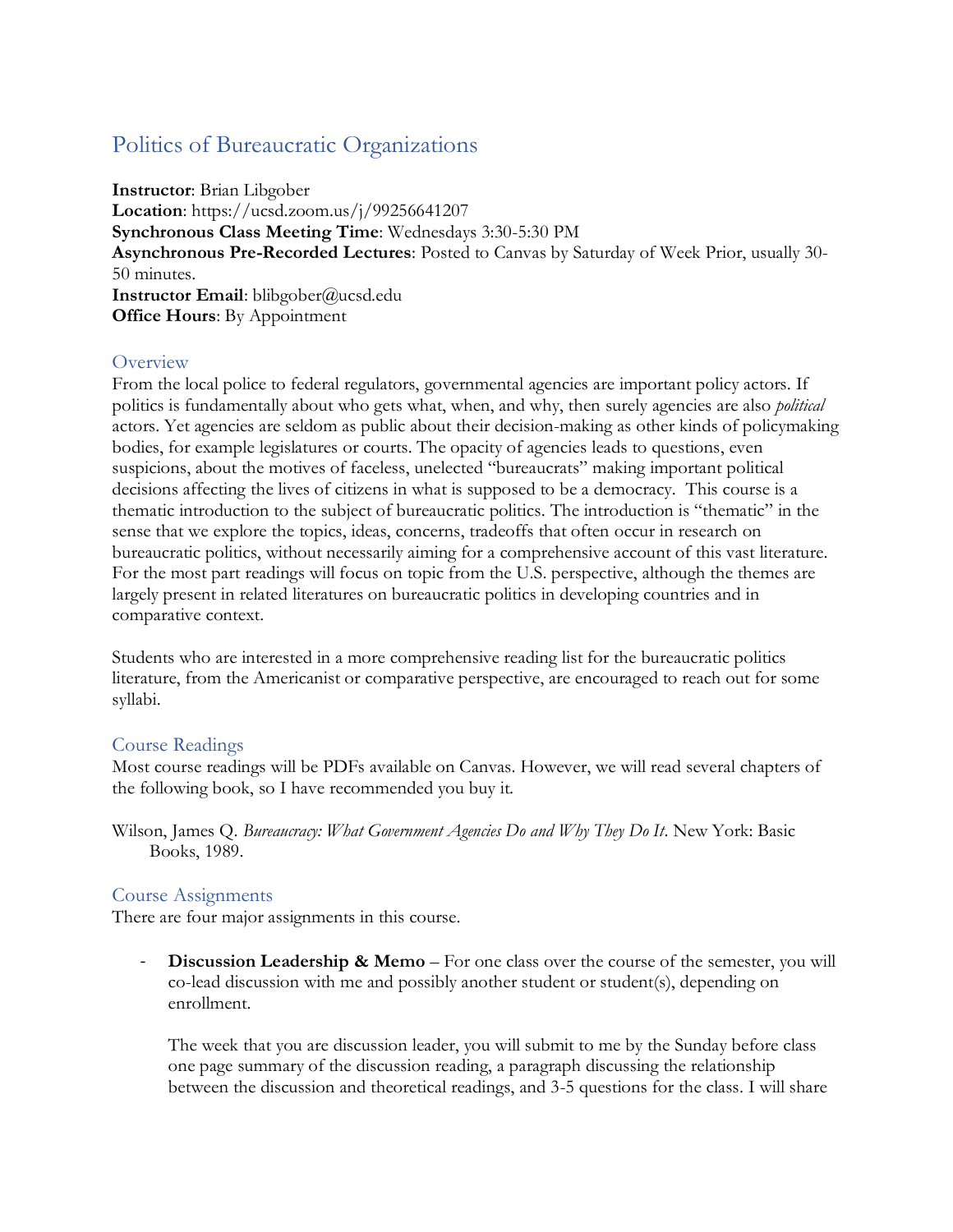with you my own list of questions.

- **Bureaucratic Policy Paper –** Describe a policy decision made by a government agency in the past year. Where the agency get the authority to make this decision? What were the political considerations that the agency faced in making the policy? What was the reaction to the policy from the media, public, or elected officials? 3-5 pages.
- **Historical Agency Paper –** describe the history of a no longer existing agency or bureau in the United States federal government. When and why was it founded? How was it been structured? What were been its policy responsibilities? When and why was it shut down (if it has been shut down)? 5-7 pages.
- **Final Exam** I will submit to you a policy proposal related to bureaucratic politics and you will evaluate the proposal in light of the concepts introduced in this course. The format of the exam will be a 72 hour take-home exam, and there will be an 8 page limit.

# Grading Rubric

- Participation 15%
- Discussion Leadership & Memo 15%
- Bureaucratic Policy Paper 15%
- Historical Agency Paper 25%
- $-$  Final Exam  $-30\%$

## Due Dates

- Bureaucratic Policy Paper: Sunday at Noon between Week 3 and Week 4.
- Historical Agency Paper: Sunday at Noon between Week 7 and Week 8.
- Final Exam. TBD

## Schedule

Week 1 – Turf – March 31, 2021

- **Discussion Reading**: Halperin, Morton H. "Why Bureaucrats Play Games." *Foreign Policy* 2, no. 2 (1971): 70–90.
- **Theoretical Reading**: Wilson (1989) Chapter 10, "Turf."

# Week 2 - Expertise and Politics – April 7, 2021

- **Discussion Reading**: Wilson (1989), Chapter 2, "Organization."
- **Theoretical Reading**: Wilson, Woodrow. "The Study of Administration." *Political Science Quarterly* 2, no. 2 (1887): 197–222.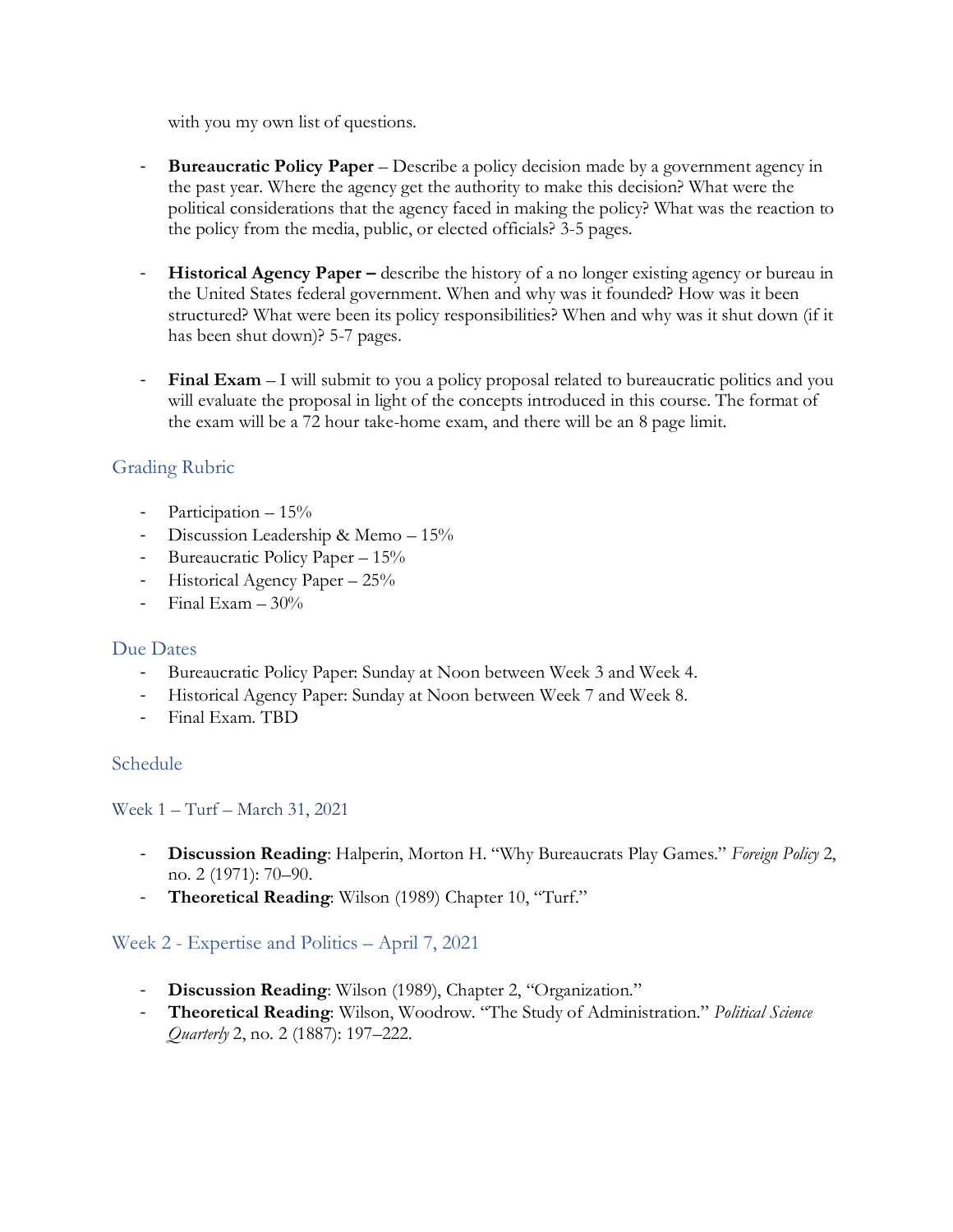## Week 3 – Loyalty – April 14, 2021

- **Discussion Reading**: Tom Wainwright, *Narconomics*, "The People Problems of a Drug Cartel" p. 53-76
- **Discussion Reading**: Edward Shils and Morris Janowitz, "Cohesion and Disintegration in the Wehrmacht in World War II," *Public Opinion Quarterly* 12 (1948): 280-315.
- **Theoretical Reading**: Ouchi, William G. "Markets, Bureaucracies, and Clans." Administrative Science Quarterly 25, no. 1 (1980): 129–41. http://www.jstor.org/stable/2392231.

## Week 4 – Shirking – April 21, 2021

- **Discussion Reading**: Tina Lee, "Decision Making and Risk Assessment," *Catching a Case: Inequality and Fear in New York City's Child Welfare System* (2016) pp. 117-139.
- **Theoretical Reading**: Michael Lipsky, *Street Level Bureaucracy*, Introduction, pp. 1-26.

## Week 5 - Information and Processing – April 28, 2021

- **Discussion Reading**: Heimann, C.F. Larry. "Understanding the Challenger Disaster: Organizational Structure and the Design of Reliable Systems." *American Political Science Review* 87, no. 2 (1993): 421–35. www.jstor.org/stable/2939051.
- **Theoretical Reading**: Cohen, Michael D., James G. March, and Johan P. Olsen. "A Garbage Can Model of Organizational Choice." *Administrative Science Quarterly* 17, no. 1 (1972): 1–25. [http://www.jstor.org/stable/2392088.](http://www.jstor.org/stable/2392088)

## Week 6 - Career Concerns – May 5, 2021

- **Discussion Reading**: Makkai, Toni and Braithwaite, John, "In and out of the Revolving Door: Making Sense of Regulatory Capture." *Journal of Public Policy* 12(1) (1992), 61-78.
- **Theoretical Reading:** Wilson, "People" (1989).

# Week 7 - Credible Commitment – May 12, 2021

- **Discussion Reading**: Geithner, Timothy, "The Fall." In *Stress Test: Reflections on the Financial Crisis* (pp. 162-210).
- **Theoretical Reading**: Miller, G., & Whitford, A. (2016). Political Moral Hazard and Credible Commitment. In *Above Politics: Bureaucratic Discretion and Credible Commitment* (Political Economy of Institutions and Decisions, pp. 53-76). Cambridge: Cambridge University Press. doi:10.1017/CBO9781139017688.004

## Week 8 - Political Control – May 19, 2021

- **Discussion Reading**: Binder, Sarah & Spindel, Mark, "The Great Inflation and the Limits of Independence," *The Myth of Independence* (2017) 165-200.
- **Theoretical Reading**: McCubbins, Mathew D. "Common agency? Legislatures and bureaucracies." *The Oxford handbook of legislative studies* (2014): 567-590.